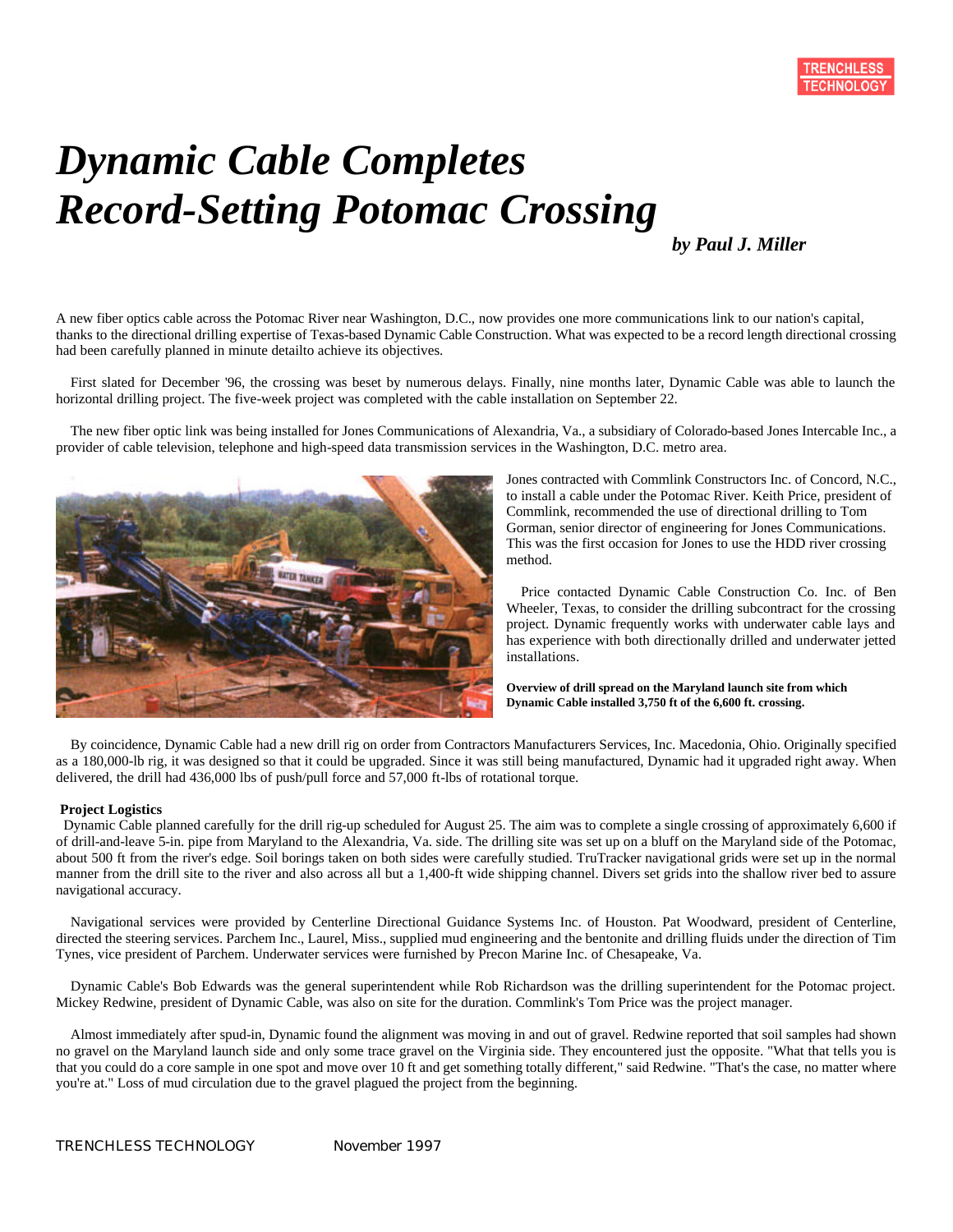Since the project was a drill-and-leave crossing, Dynamic could not use the spiders typically inserted in the pilot drill stem to hold the downhole navigation wireline in place. Instead, they inserted a 3/4-in. PVC pipe downhole inside the drill pipe, which had to be made up with each pipe breakout.

A jetting assembly had been used at the outset of drilling but after hitting gravel and some hard clays, Dynamic Cable replaced it with a bent sub and a rollercone bit. After another 1,000 ft of drilling, Dynamic found they couldn't push anymore. They had to trip out again and added a downhole motor. "We just went through sandstone briefly, but we kept the motor on for the duration of the first bore due to the gravel encountered," said Redwine.

As Dynamic passed the midpoint of the crossing, the bore hole started tightening up from friction and drag caused by the gravels. Redwine recounted the scenario: "As we got to 3,750 ft, the hole was getting really tight and we were about to stick it. So we made the decision to exit the bore into the river bottom. We were pretty fortunate as to where it exited because it was a sand flat with water depths ranging from 2 to 4 ft" Dynamic prepared to move to the opposite shore for a second shot.

# **Second Shot**

The move to the Alexandria side meant an equipment change. The drill site was a small park flanked by pricey condominiums, and the turf required use of a lighter, rubber-tired drill rig. A noise restriction also called for a smaller mud system and related support equipment.

Dynamic moved in an Ardco Model 4000 drill rig with 40,000 lbs of push/pull force and 5,000 ft-lbs of torque to tackle the balance of the crossing. To reduce noise levels sound baffles were placed around the drilling site.



#### **The second shot begins on the Alexandria side of the Potomac crossing. The midi-sized drill rig completed the more than 2,200-ft bore.**

Silty clay soils on the Virginia side provided substantially improved drilling conditions. However, Dynamic again lost circulation on the first drill stem going in, Redwine reported.

The dredged shipping channel with a depth of 30 to 35 ft lies approximately 650 ft from the shore. Dynamic was able to maintain a cover of 25 ft below the channel bottom. After the channel, the bore was allowed to rise for the remainder of the much shallower normal river. The smaller drill rig drilled some 2,251 ft before it punched out. Redwine considers that a very successful bore and probably a record for this rig capacity.

The exit point of the second drill still left a 600-ft margin to reach the end of the first bore. Dynamic sent a barge out to the exit and had it tie onto the drilling assembly. "As we pushed, the barge dragged it in a straight line toward the end of the first bore," Redwine recounted. "We pushed another 500 ft. When the two bores approached, they were perfectly lined up."

## **Innerduct**

At that point the work shifted from drilling to insertion of innerduct. Arnco Corp. of Elyria, Ohio, was prepared to place the triple ducts and fiber optic cable.

Arnco set up the duct reels on a barge along with a duct pushing machine. A barge-mounted crane raised the two underwater casing ends so they could be accessed from the barge.

Arnco used its waved rib duct and a lubricant compatible with both steel and polyethylene for installation in the 3.75-in. ID drill casing. Originally, Jones had planned to only install two 1.25-in. ducts, but Arnco proposed use of three 1-in. conduits instead. The custom lubricant and the duct pusher ensured a successful installation of the innerduct.

Under the direction of Tom Baldwin, Northeast regional manager for Arnco, technicians pushed the duct bundle one direction while Dynamic pulled from the corresponding end. When the first length was in, Arnco cut the duct, turned the reels around and repeated the process in the opposite direction. The ducts were then fusion coupled.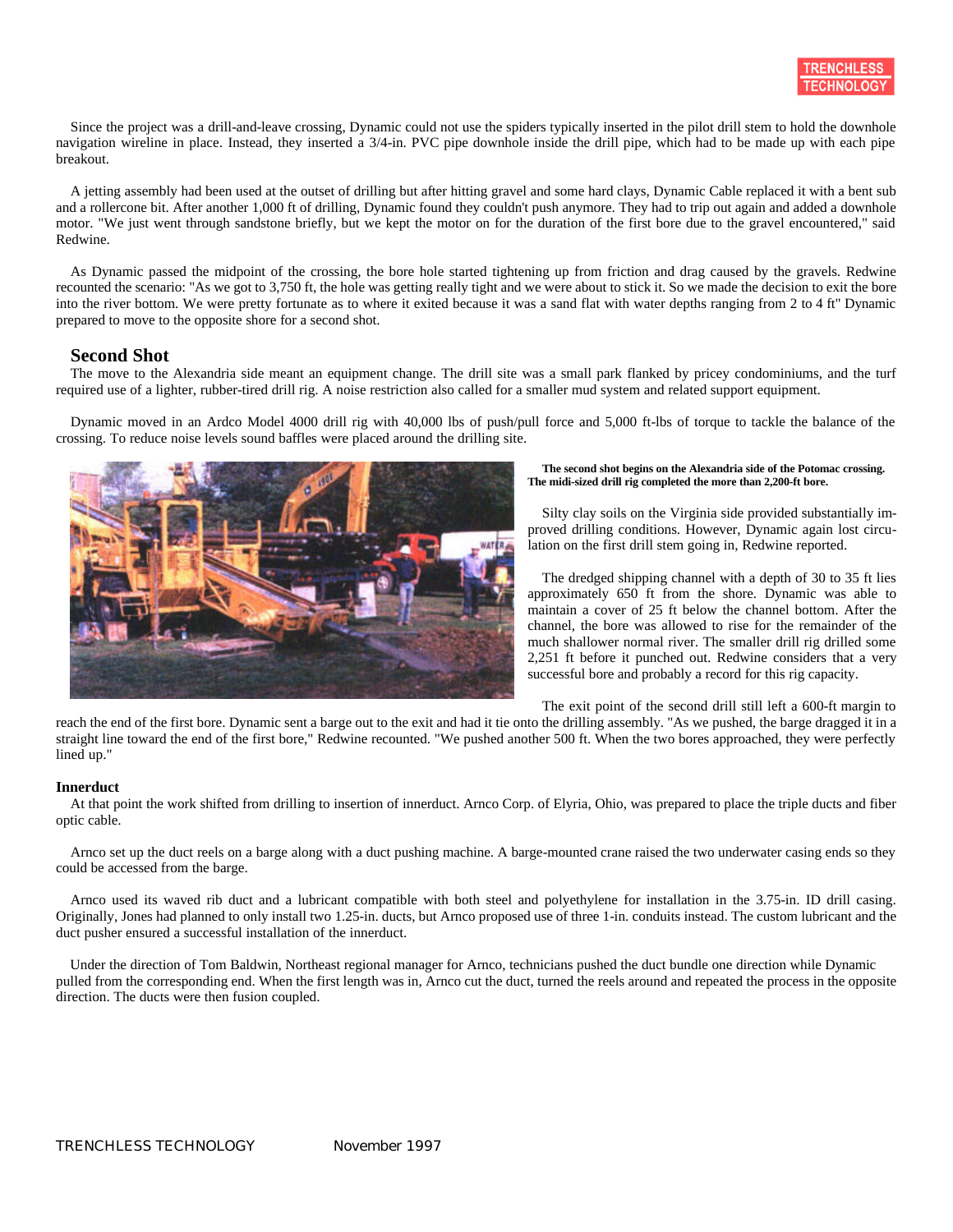

**Dynamic Cable president Mickey Redwine (left) confers with Pat Woodard of Centerline Directional Guidance Systems, the navigationalservices contractor.**



As the assembled innerduct and drill pipe were slowly lowered into the river, the slack was pulled back from the Virginia shore literally a few inches at a time. When the completed line lay stretched out on the river bottom, a piece of 10-in. steel casing with the side cut out of it was laid over the exposed line between the pipe ends. Precon Marine then jetted the full 600 ft of pipe into the river bottom to the required depth.

As the final stage, Arnco blew the two lengths of 192-count fiber optic cable the full length of 6,600 ft under the river. Arnco used a hydraulic/air assisted method of placing the two fiber cables. With a run-rate of approximately 180 ft per min., the operation required only 40 mins. per duct to install the fiber optic cable. The third duct was sealed off under air pressure to preserve it for Jones' future use.

Arnco's Baldwin noted two achievements in this installation: "There were significant design accomplishments to install these innerducts damage-free at these record lengths. It also got the owner a third pathway under the Potomac at no additional charge."

Redwine added, "The spare duct is probably going to pay for their bore."

When asked in retrospect what he might have done differently, Redwine said a launch from the Virginia side would have likely helped them. "The soils there were much better. With the channel so near the shore, we could have gotten under it a lot quicker. Then we could have `shallowed up the bore' for the remainder of the crossing and perhaps stayed out of the gravel. That perhaps would have given us a better shot at doing the crossing in a single bore." Permitting problems kept Dynamic off the Virginia side as the principal drill site.

Despite the diversion into two shots across the river, the length still may be a record river crossing, said Redwine. "If there's ever been a river crossing made by any method longer than this, I haven't heard of it." And the bore with the Ardco 4000 drill rig certainly exceeded expectations.

Commlink's Keith Price expressed satisfaction with the crossing project. "With all the problems we had, we made it within schedule and at minimal cost." He said the City of Alexandria was very happy with the manner in which the drilling contractors worked in the park area. "When the unexpected occurred, there was no panic. Everybody was a professional," said Price. "We thank God for the success of the project."

Dynamic Cable is accustomed to extraordinary drilling projects. Prior to the Potomac crossing, its longest crossing had been just over 5,000 ft. Redwine said, "We like to specialize in tougher bores that no one else wants. There's less competition and we enjoy the challenge!"

Doubtless Dynamic will challenge other records in the future.

**Arnco's A1 Crandall, product manager for placement equipment, adjusts the bargemounted duct pusher for the insertion of the triple innerduct.**

*Paul Miller is editor of Trenchless Technology.*